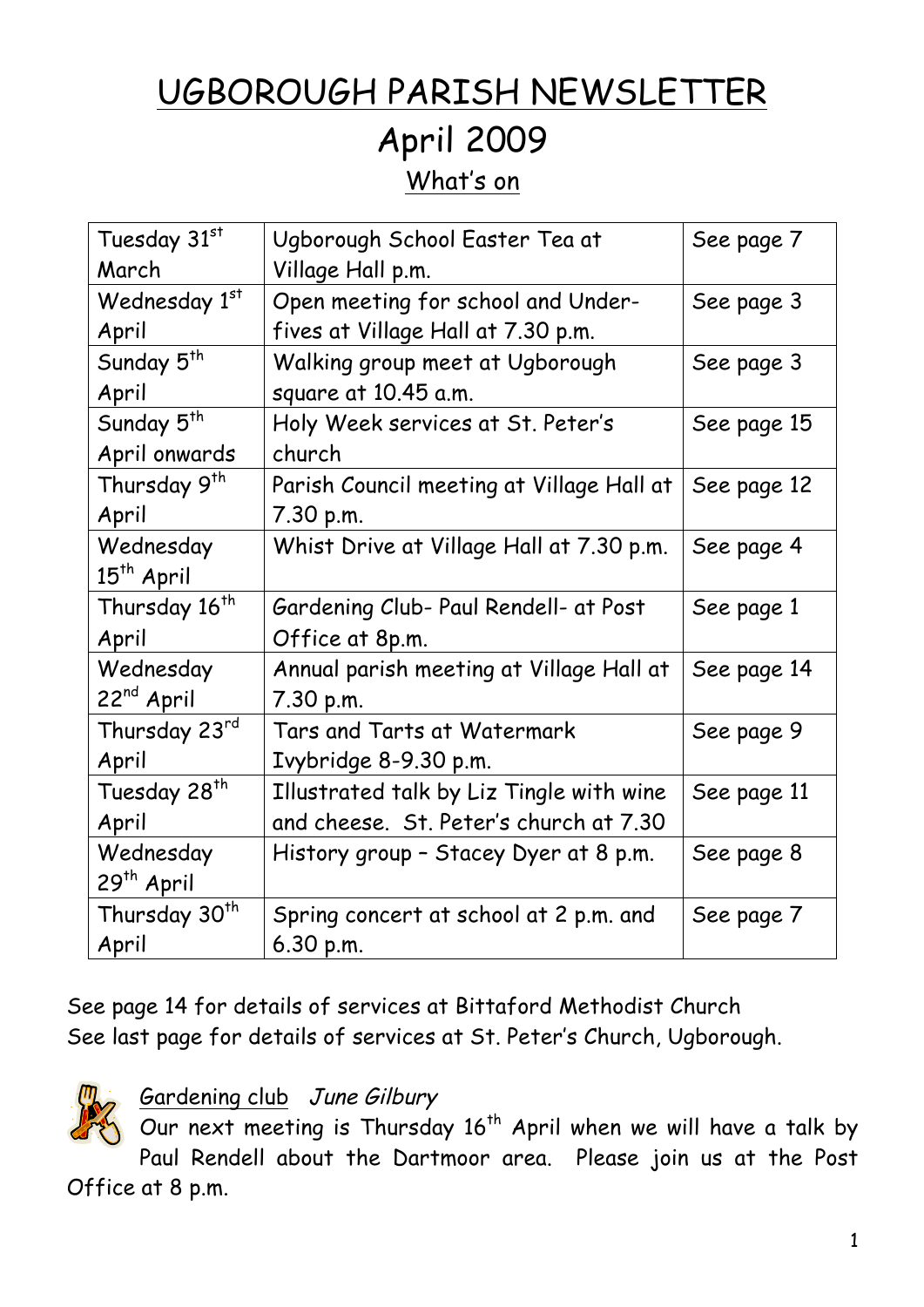Erme Valley Riding for the Disabled.

Peggy Douglas. (Tel.01752 691629)

Firstly, Anthony and Alfie competed well at their first outside competition and we were placed  $7^{th}$ . Well done to you both! Billy is now back in work having got over his foot abscess. Finn, back from 3 months away, was thrown in at the deep end when Mikey Douglas was short of a horse for the Annual Farrier Meet in Cornwall. The couple rose to the occasion and drew a lot of attention at the meet as Jamie had clipped 2 hearts on Finn's rump! Truffle is back at the Brook after a winter off so we hope that he can settle back into his job of work.

We have just completed our annual census. We have 160 riders, 180 helpers and gave 5773 rides during the last year. The annual costs were £32000. Hence we are always looking for volunteer to help during the sessions and also with the endless chores around the venue.

Fundraising events took place on  $21^{st}$  and  $28^{th}$  March and we will let you know the results after Easter.

We now look forward to the better weather and our celebrations next term. The main event is on  $2^{nd}$  July- details to follow.

On a sad note, we have had our post box vandalised and a collection box stolen. I hope this is a coincidence rather than a trend.

Finally- happy Easter to all our friends, volunteers and supporters.

Ugborough Under Fives.

During March the children and staff celebrated "World Book Day" by coming dressed as a character from a book or nursery rhyme, we had Cinderella, Harry Potter, Peter Pan, Fireman Sam, Ben 10, Robin Hood, a police woman, Snow White and not forgetting Little Red Riding Hood! It was great fun. We also had a "Pyjama Day" for Comic Relief and at the very end of the month a "Sponsored Walk and Easter egg Hunt", so it was a very fun filled and busy month. We are very much looking forward to a visit from Rev Nicola Hunt, who has kindly agreed to pop in at the beginning of April to talk to the children and staff about the importance of the Easter celebrations.

The pre-school is pleased to be able to inform you of our **new extended opening hours**, they are Monday, Tuesday, Thursday and Friday 9.00am until 12.45pm, and Wednesday 9.00am until 2.00pm, term time only. If you would like more information about Ugborough Under Fives, a prospectus or to visit the setting please contact either Tania or Naomi on 07763 215455.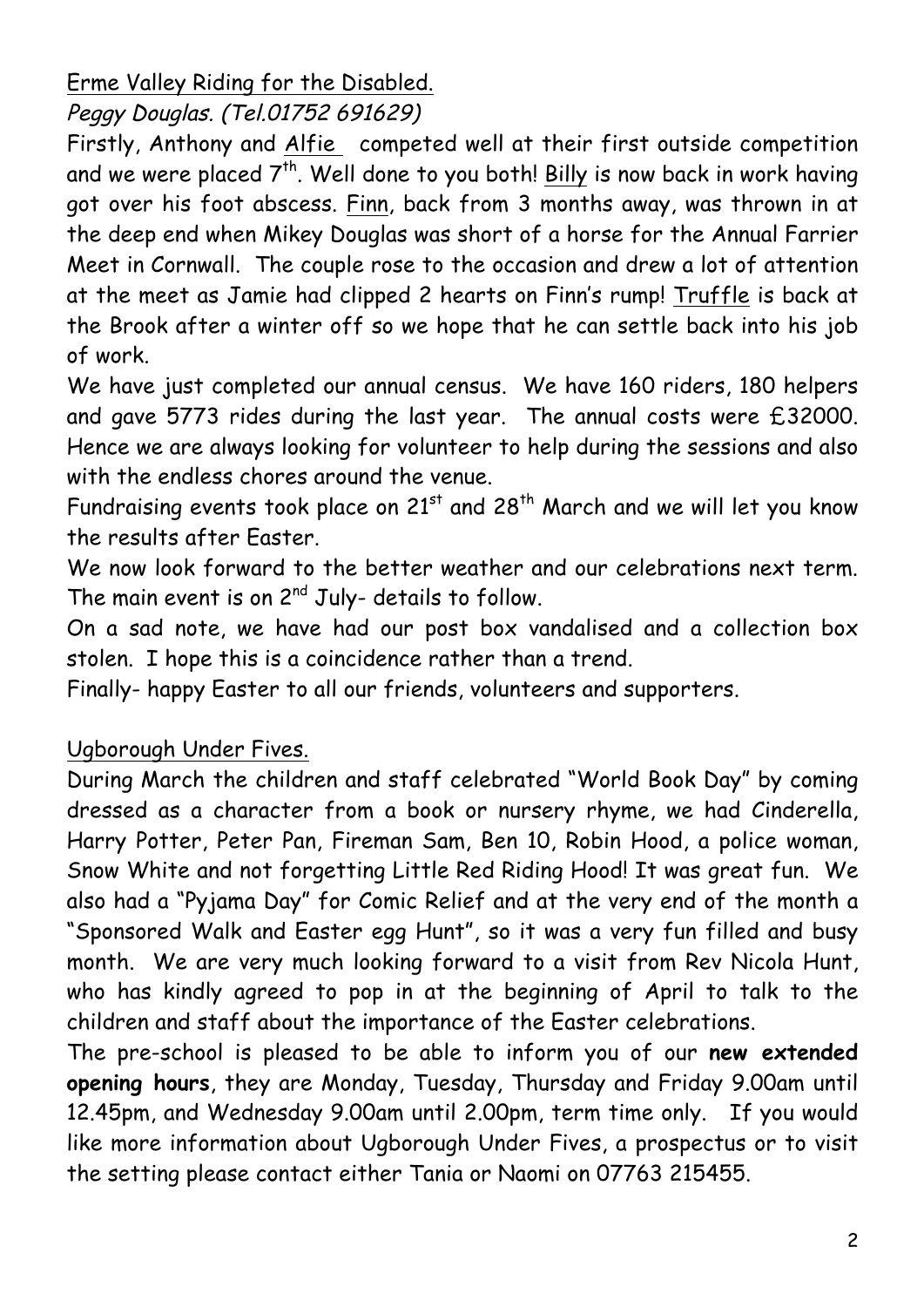### **NOTICE OF AN OPEN MEETING**

**Ugborough Primary School** and **Ugborough Under Fives** pre-school are jointly holding a meeting at 7.30 p.m. on Wednesday  $1<sup>st</sup>$  April 2009 at the Village Hall. The purpose of the meeting is to provide information about a project to build a new pre-school classroom on the school site. We will be able to explain where the building is to be situated, the type of building we are hoping to build and give details of the process to raise funds to complete the building. Please do attend if you wish to know more about this village project.

#### Ugborough Parish Walking Group Merryl Docker

The sun shines on the righteous!! As promised last month, we had a beautiful walk on March 1st and celebrated by getting our passports out to visit our neighbouring Parish of Modbury. The walk over to Shilstone Barton offers some magnificent scenery and a fascinating look at the rebuilding of the old house, proving that modern day craftsmen are every bit as good as their forebears. We will continue to venture out that way over the coming years to see the progress of the garden restoration.

The path through Shilstone Barton is actually a bridleway and can be ridden, I have done it myself, it makes a most unusual circular route, there are several gates to negotiate, but they are all easy to open (especially if you have a horse as short as mine!). We saw the last of the beautiful drifts of snowdrops at the old stone stile opposite Spriddlescombe and made our way down to Waterman Farm. In my opinion this is the finest view of our village, seen nestling beneath the hills of Dartmoor, a view seemingly unchanged for centuries.

Yellow will be the theme of our April walk, primroses, daffodils and celandines hopefully in abundance. Do join us on **Sunday 5th April at 10.45am in Ugborough Village Square.** Please wear appropriate footwear and clothes for the weather - I have put in an order for a calm and sunny day, but who knows what we will get! Children and dogs can bring their owners as long as they promise to behave themselves. As usual you will all be made very welcome. Call Merryl Docker (01752 893651) or Tom Holway (01752 893114) if you want any information about our monthly walks or rights of way through the Parish.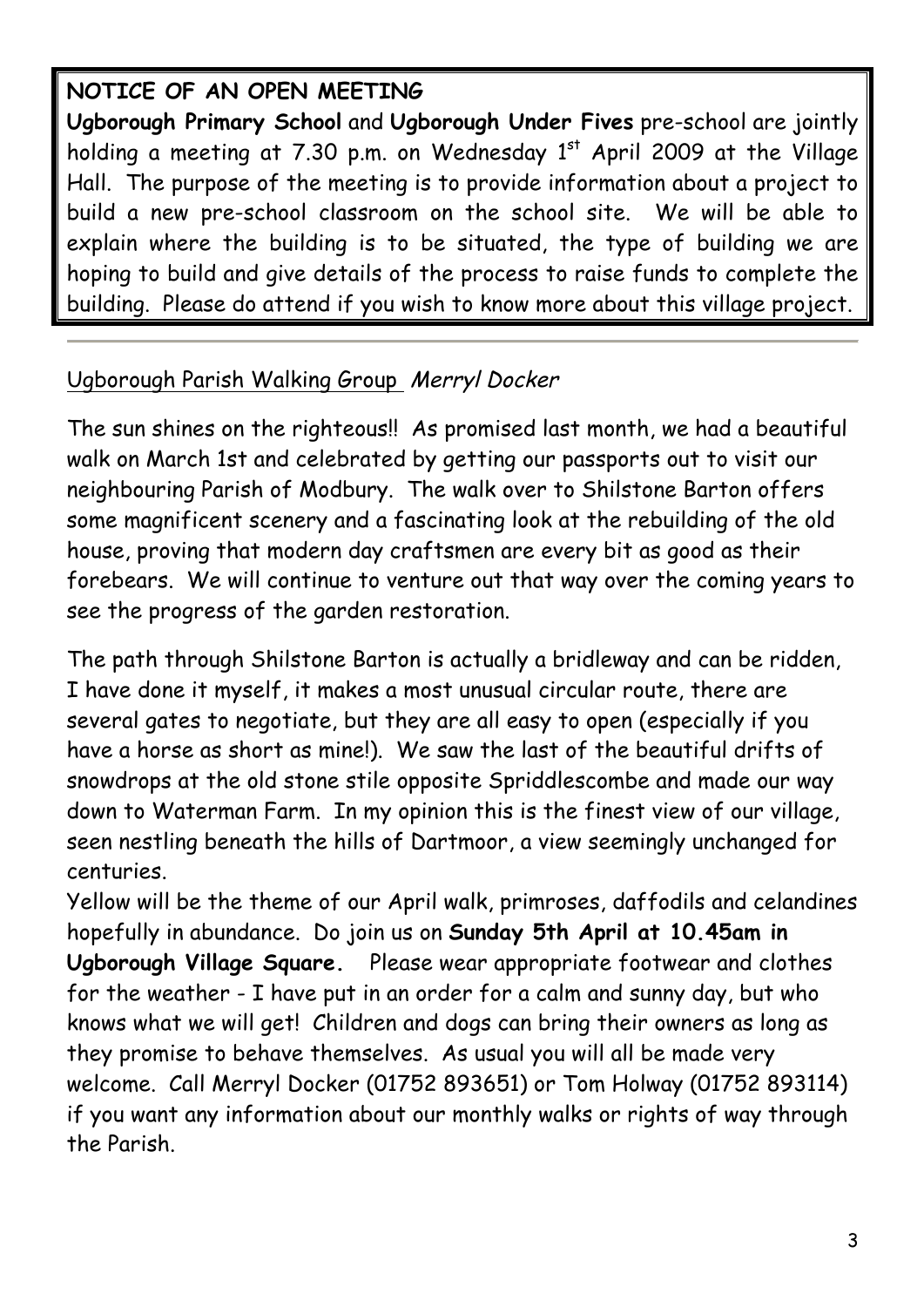#### SPORTS REPORT- Janner Motson

CHAMPIONS (Well almost)

The Uggies are all but crowned champions of the Pioneer Youth League Under 10 Division 3 after beating their nearest rival Bovey Tracey by 4 goals to nil at Uggie Park. Although still not quite a mathematical certainty they go into the last game of the season a whopping 48 goals ahead of Bovey in goal difference and so should remain top where they have been all season.

Despite soft ground the Uggies took the game to Bovey from the off and worked hard to prevent the opposition building momentum. It was the solid defence of Ben Evans, William Fownes and Charlotte Milner who provided the foundations and Joey Murphy kept yet another clean sheet in goal. Harry Ross claimed Man of the Match for his usual manic dash around defending and attacking, but support on the flanks from Tom Fenton and Cameron Lumley provided real penetration. Goals came from Cameron, Tom and super-poacher Sam Williams, but Matt Down also went close. Fresh legs from Lily Abraham, Lillie Coxon and Nathan Clegg kept the Uggies on top and the fans went wild at the final whistle.

Captain Evans said; "It was a game of 2 halves, and we won both of them. Tom's header for the first was top quality, but we outplayed them in every position on the park." Executive Director, Carollini Rossi told waiting journalists; "This football is an old, funny game - it is so vital to win big games rather than lose them. There were really only 2 teams battling for the top 3 places, but I think 4-0 was a fair reflection of the score at full time. Harry Ross looks like he has been playing for the Uggies for all his career and Ben Evans bleeds red blood for the team, but it was a real squad performance this term. This was a real end of season curtain raiser for the fans."

> St Peter's Church, Ugborough SPRING WHIST DRIVE to be held in the Village Hall, on Wednesday 15 April at 7.30 pm Entrance £2.50 Tea/Coffee & Biscuits Raffle In aid of St Peter's Church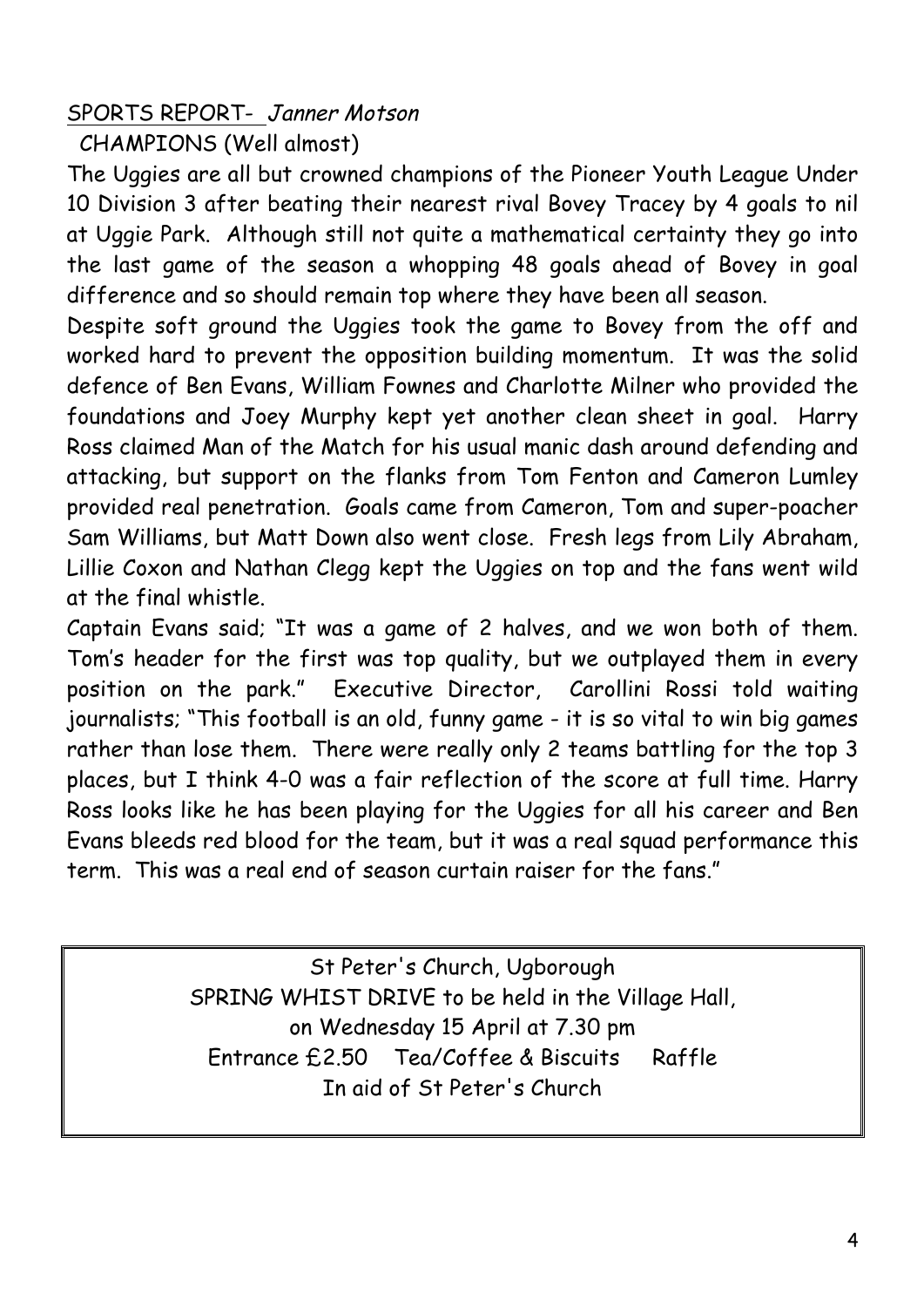### Ugborough Village Hall Stafford Williams (Secretary)

Congratulations to the Youth Group for the excellent Entertainmentathon and their successful fund raising for Shelterbox.

Welcome to Mrs Sharon Hughes as the new Caretaker of the Hall; it is already looking better and we are delighted that you are able to help.

We are progressing the planning application with SHDC for the shed and seeking grants for other work in the Hall. The urinals have been repaired and will no longer flow continuously. There is a new first aid kit in the kitchen should it be needed and we are working to put a mirror in the ladies toilet.

Please note that there are often items of clothing left in the Hall after hirings. Whilst these are left as lost property for a while, it is necessary for us to clear the collection periodically. Please return to check the Hall as soon as you realise an item is missing, otherwise it may be removed.



# Ugborough Bookworms

I'm afraid that our March book- That Certain Age by Elizabeth Buchan was not a great success so I have invited a guest reviewer (Anne Nonniemus) this month. Our next month's book- The Suspicions of Mr. Whicher by Kate Summerscale seems likely to be more favourably received.

#### **Blackberry Wine by Joanne Harris**

You don't have to enjoy wine to enjoy this "delicious" book. The main part of the story is told by a bottle of Fleurie 1962, with the main characters of Jay and Jackapple Joe, moving backwards and forwards in time throughout this beautifully written story, where characters and places are so carefully described that you feel part of it. The theme of villages in both France and England and the special kind of societies they create, could well be related to Ugborough. A great read.

And something for children:- **The true story of the 3 little pigs by A Wolf** As told to Jon Scieszka (a Puffin picture book)

Although this book was first published in 1989, it still remains a favourite – a refreshing change to the usual story. It all happened because he needed to borrow a cup of sugar…… A great fun read.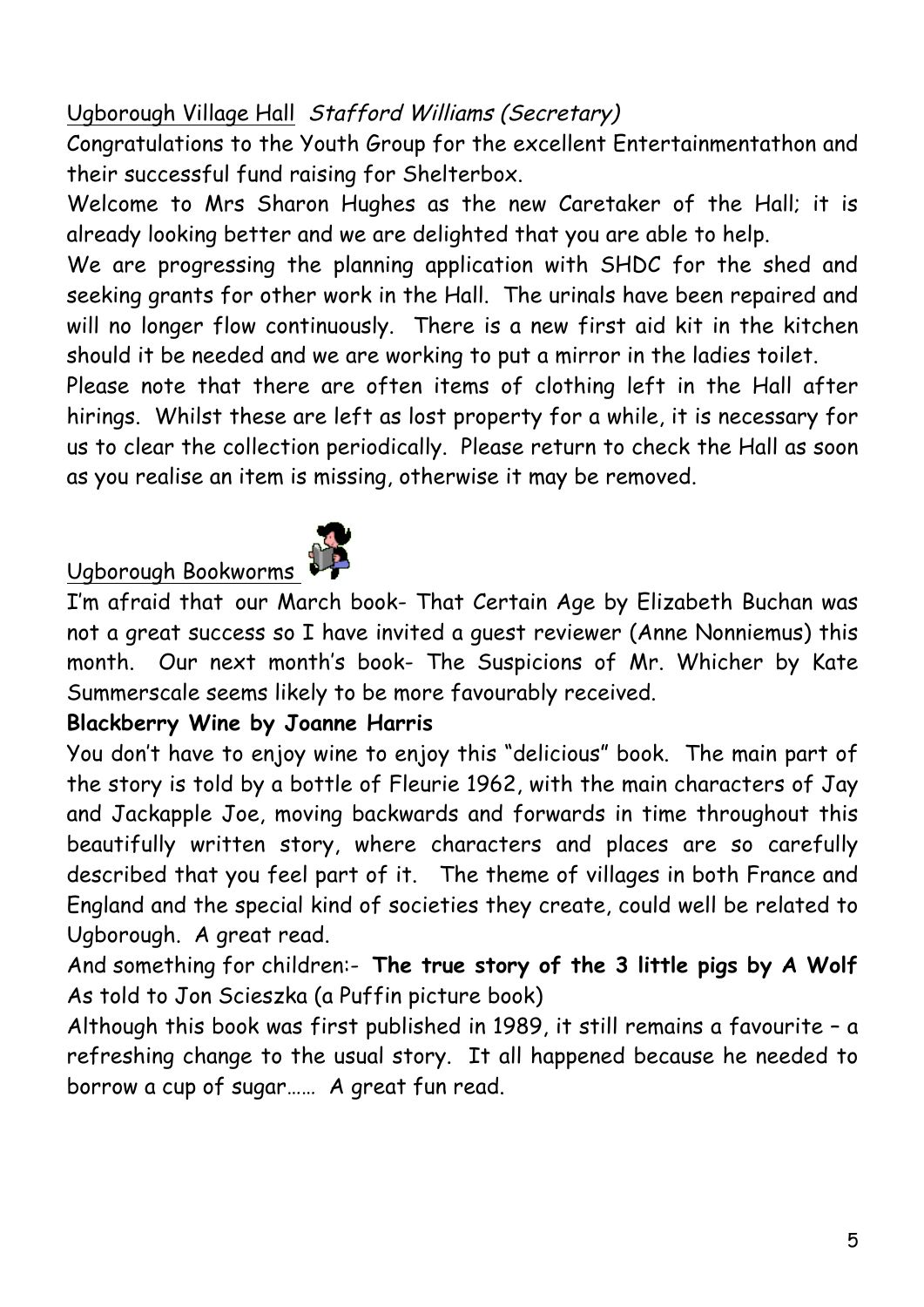#### ENTERTAINATHON- WOW WHAT ENTERTAINMENT!

It is incredible how talented the folk of the parish are. If you were looking for something to do last Saturday you were able to pop into the Village Hall and enjoy not just an evening's entertainment, but a whole 24 hours courtesy of the Ugborough Youth Group. They even made a song to celebrate the Youth Group although the village people who sang it looked a little past their youth.

The incredible Entertainathon was the creation of Nellie Dadge and Sue Johns and was in aid of Shelterbox, a Cornish based charity providing essential equipment to those in need around the world. Ably supported by a willing crowd of adult helpers the members of the Youth Group put on an exhausting list of performances that ranged from Ready Steady Cook to Gym Teams, jugglers and community singing. The school ensemble and Church choir did their bit; there were recitations and short plays and Hannah Gillard seemed to be in everything. A fabulous dancing competition saw 6 original and enthusiastic routines, but it was the Candy girls and the innovative Slade and Hughes combo that shared the honours. A 2-minute video competition had exceptional quality with Peter and Andy winning with their updated Monty Python Holy Grail sketch. Also special mention should go to George for his naked bracken-sledging.

The biggest draw of the day/night was for the homecoming gig of supergroup 'The Days', who were excellent, but this reporter was particularly taken by the strange and surreal Peanut sketch by Fred and Andy. It was a real coup for Ugborough to get Jethro to do a turn and the village folk provided endless songs, dancing and lots of wind…instruments.

Jake 'Twiddly Knobs' Prowse deserves special mention for the preparation and operating of the sound and vision equipment throughout, as well as his talent in filling interludes with excellent keyboards. Helen Gillard and team kept them all going by supplying refreshments from the kitchen, including breakfast.

Well done to everyone on collecting £2000, enough for 4 shelterboxes. Thanks to Sue and all the members of the Youth Group. Time for bed says Zebedee! Janner Street-Porter

Sue Johns writes on behalf of Ugborough Youth Group

A huge thank you to all those who took part in, and supported the Youth Group 24 hour Entertainmentathon! I was overwhelmed by the level of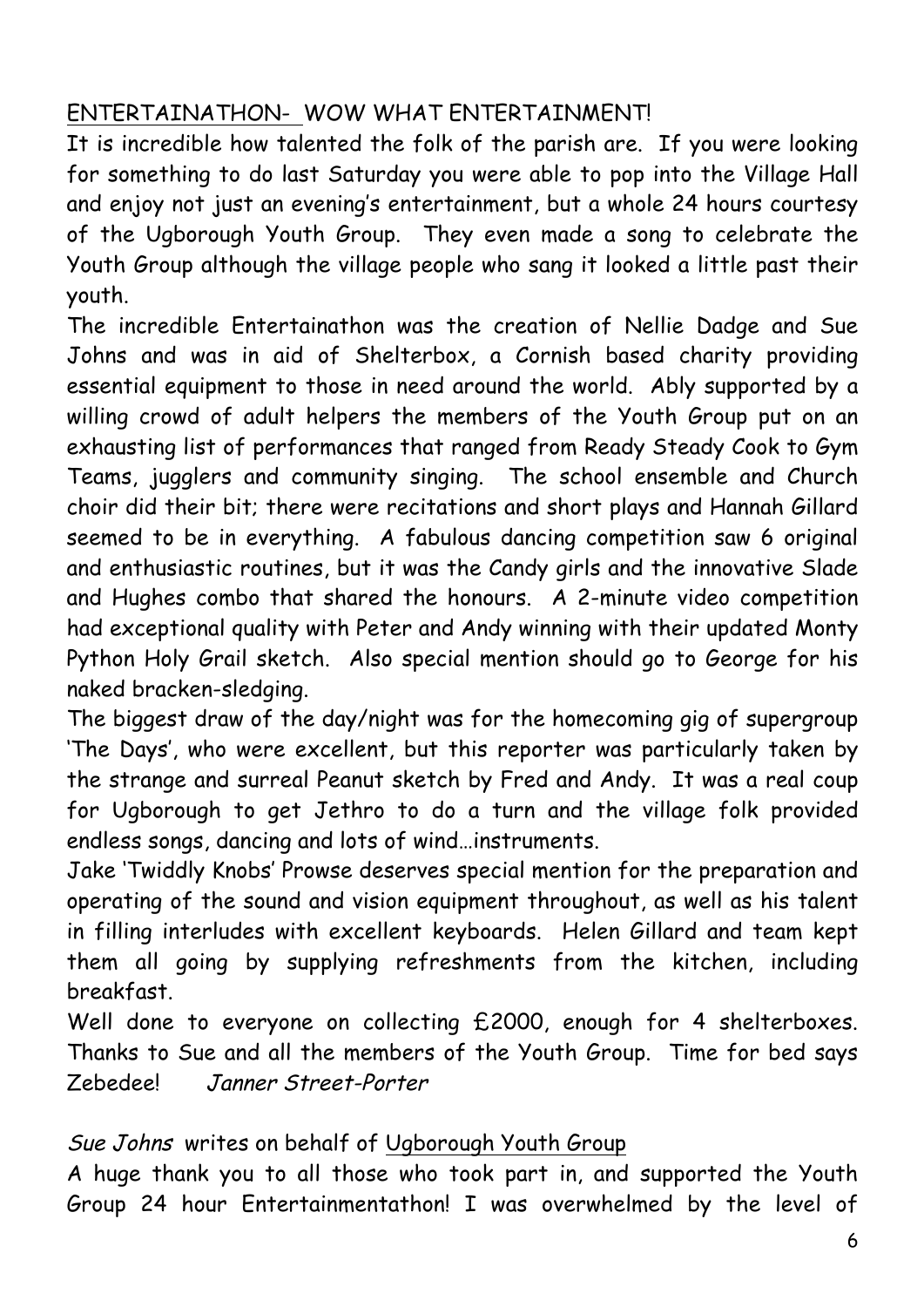support from 140 or so children and adults from the Youth Group, School and wider community who kept the entertainment going for the duration.

I am certain all the Members involved will never forget the effort, preparation, camaraderie and pain that were necessary for this achievement! On a personal note – It is a rare treat to work with such a willing and enthusiastic team. Not only do they do what they promise and deliver on time, they have thought of and instigated yet more ideas to help the event achieve the success it deserved.

Thanks especially to the families Dadges, Bulgens, Gillards, Hughes, Prowses (let's hear it for Jake!) and the Arnison-Dennings – to name but a few………… We are regrouping - how DO we follow that???

#### Ugborough Primary School Mrs Sue Whiteman **SPRING CONCERT**

Following last year's very successful Easter concert, we are proposing to hold a Spring Concert on Thursday, April 30th. There will be 2 performances in the village hall one at 2.00 pm and a second at 6.30 pm.

#### **YEAR 3/4 RESIDENTIAL**

Many of our Years 3 and 4 will be embarking on their 3 day Residential at the end of March. This is an extremely worthwhile learning experience. The children learn a good deal about themselves and each other and enjoy being independent!! They will be sharing their experiences with us and with parents when they return.

#### **USED STAMP COLLECTION**

Please save any used postage stamps and send into school. Lillie and Lola Coxon are again collecting these in aid of the RNLI.

### **IVYBRIDGE COMMUNITY COLLEGE GYM AND DANCE FESTIVAL**

Some of our pupils from Years 3,4, 5 and 6 participated in this event at which schools from the Ivybridge area spent the afternoon displaying their dancing and gymnastic skills to one another.

#### **EASTER TEA AFTERNOON**

Finally – I do hope to see many of you at our Friends Association Easter Tea which will be held during the afternoon of Tuesday,  $31<sup>st</sup>$  March in the Village Hall.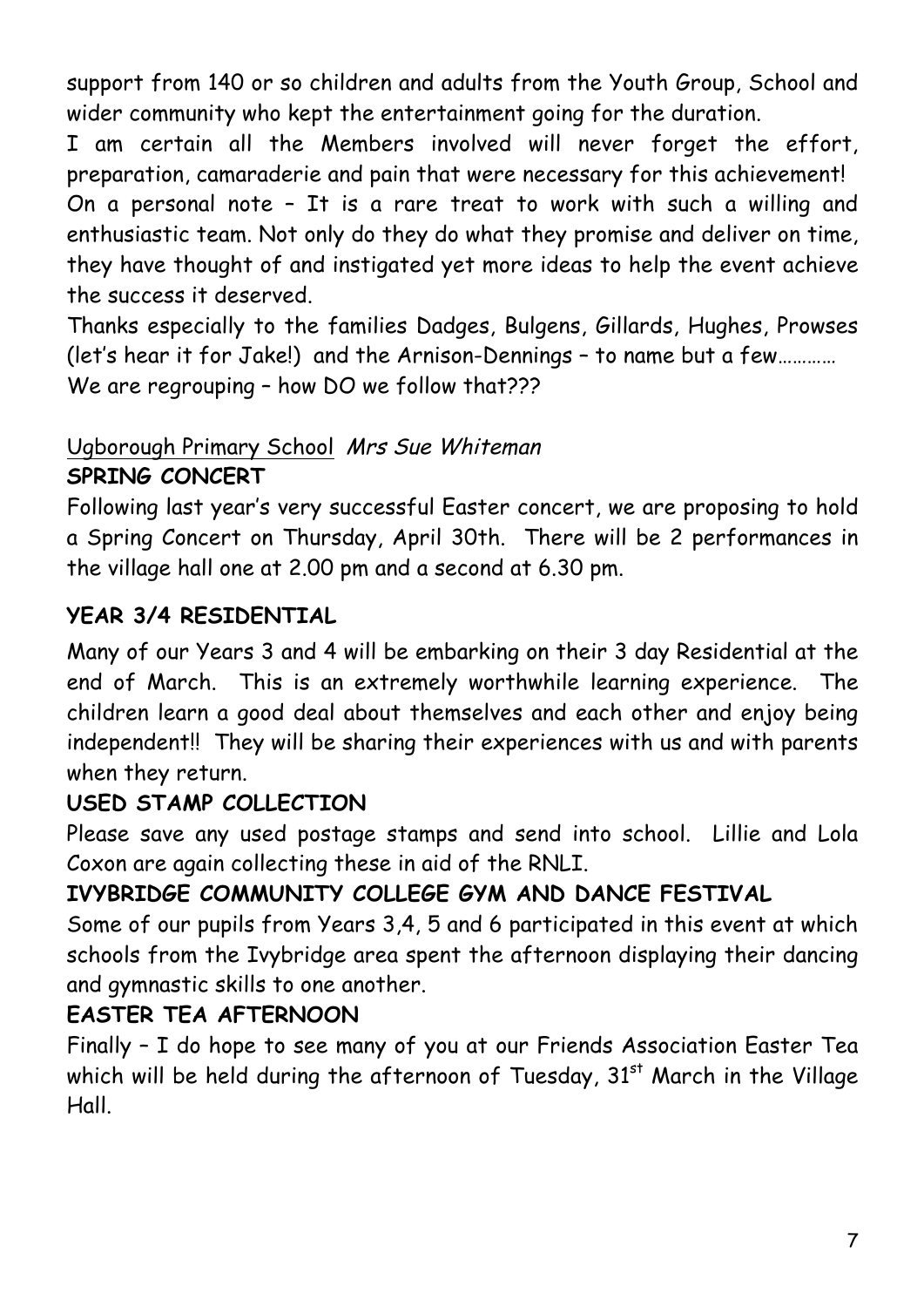#### FRIENDS OF UGBOROUGH SCHOOL

Following on from last month's entry we can now confirm that the money raised by the Seed Project will be spent on an outing for the whole school, although the destination is as yet unknown.

I can also confirm that each class has been allocated a part of the school to maintain, and am delighted that with money raised by various 'Friends' events the school will be able to purchase the necessary equipment. With your support the school have also purchased a number of atlases.

COMING SOON !

The Friends Of Ugborough School & Stowford School PTA

Proudly present…………



**The National Festival Circus A specialist children's circus** On 23<sup>rd</sup> and 24<sup>th</sup> May 2009 at Filham Park, Ivybridge

Tickets: £7 per adult, £5 per child **Booking essential -** We have been able to secure early tickets so to avoid disappointment reserve your tickets NOW - Available from the School Office, on telephone 07931 485968 or email PTACIRCUS@hotmail.co.uk All proceeds to The Friends of Ugborough School & Stowford School.

Ugborough Local History Group Merryl Docker

Did you know in the 1850's there were 21 Cordwainers in Ugborough? Cobblers I hear you say! (Cordwainers we learnt at our February meeting, make boots and shoes and Ugborough was famous for the quality and quantity of footwear). A record number of us came along to hear George Nicolle's talk on the Forgotten Tradesmen of Ugborough. There were Helliers (roof tilers), Blacksmiths (iron workers) and Whitesmiths (tin and sheet metal workers) as well as Coopers (barrel makers), pump makers, Sawyers, Wheelwrights, Cartwrights  $\sim$  we could see a pattern forming here  $\sim$ these are all common surnames frequently heard today, even if the trades they represent have largely disappeared. It was a fascinating insight into life in this and surrounding local villages many generations ago and told by a charming man who is passionate about his topic.

We look forward to seeing you at our next meeting will be on **Wednesday 29th April at 8.00pm in Ugborough Village Hall** when Stacey Dyer from the South West Image Bank will delight us with a photographic history of the area. Do come along  $\sim$  members free of charge, quests welcome at just  $£1$ payable on the door.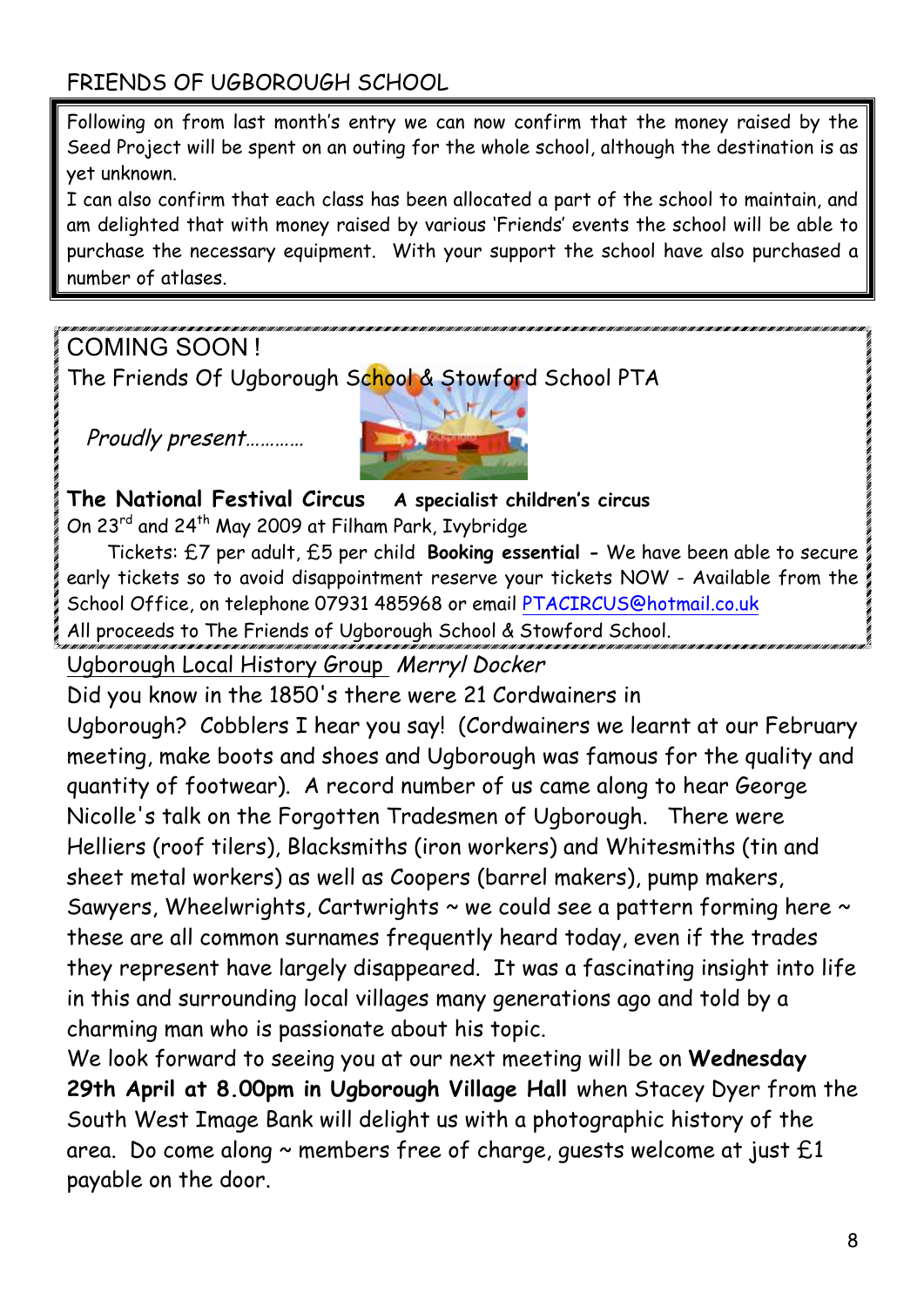Why not venture to The Watermark in Ivybridge on **23rd April, 8.00 - 9.30pm** for a St. George's Day Event: **TARS & TARTS: LIFE IN NELSON'S NAVY**? Authors Roy and Lesley Adkins will be giving an illustrated talk, based on their bestselling book **Jack Tar**, described by the Daily Mail as 'an extraordinary read'. Tickets are only £3, including refreshments, they are on sale now at the library. This event has been arranged by the Friends of Ivybridge Library. Do call in when you are next in Ivybridge to secure your ticket, the evening sounds like a bit of fun especially as they say "all welcome - costume is optional" Shall  $I$  go as a Tar or a Tart?

#### Celebrate 1100 years of the Diocese of Devon. (I am very grateful to Liz Tingle for the basis of this article)

In 2009 churches of all denominations across the South West are celebrating 1100 years of the founding of the diocese of Devon.

Of course there had been Christianity in Devon long before the founding of the new diocese. Romans, Celts, Saxons and Vikings all played a part. Archaeological remains, artefacts, inscribed gravestones, and ancient monasteries and churches give evidence of Christian history.

But in 909 something special happened in South West England. Before this time one bishop had looked after all the churches in the West Country and he was based in Sherbourne, Dorset. In 909 King Edward the Elder divided the Bishopric of Sherbourne into 3 smaller dioceses – Wells (Somerset,) St. Germans (Cornwall,) and Crediton (Devon.) This event marks the beginning of the present day See of Exeter.

However the separate dioceses of Devon and Cornwall proved too small to support two bishops, so from 1027 both dioceses were held by just one.

In 1046 Leofric was appointed Bishop of Devon and Cornwall and he resolved a major reorganisation of the church. Educated in Europe, he wanted to move his see away from the rural backwater of Crediton to a Roman city, one with prestige and also practical defences against Viking raids. He applied to Pope Leo XII for permission to unite the dioceses and to move the centre to Exeter.

A royal visit by King Edward the Confessor and Queen Edith in 1050 confirmed this when Leofric's dream became a reality and the Old Minster of St. Peter's, Exeter became the heart of the new diocese in the South West. So this year we celebrate the beginnings of the diocese of Exeter. For details of events organised by the Cathedral, visit their websitewww.exeter.anglican.org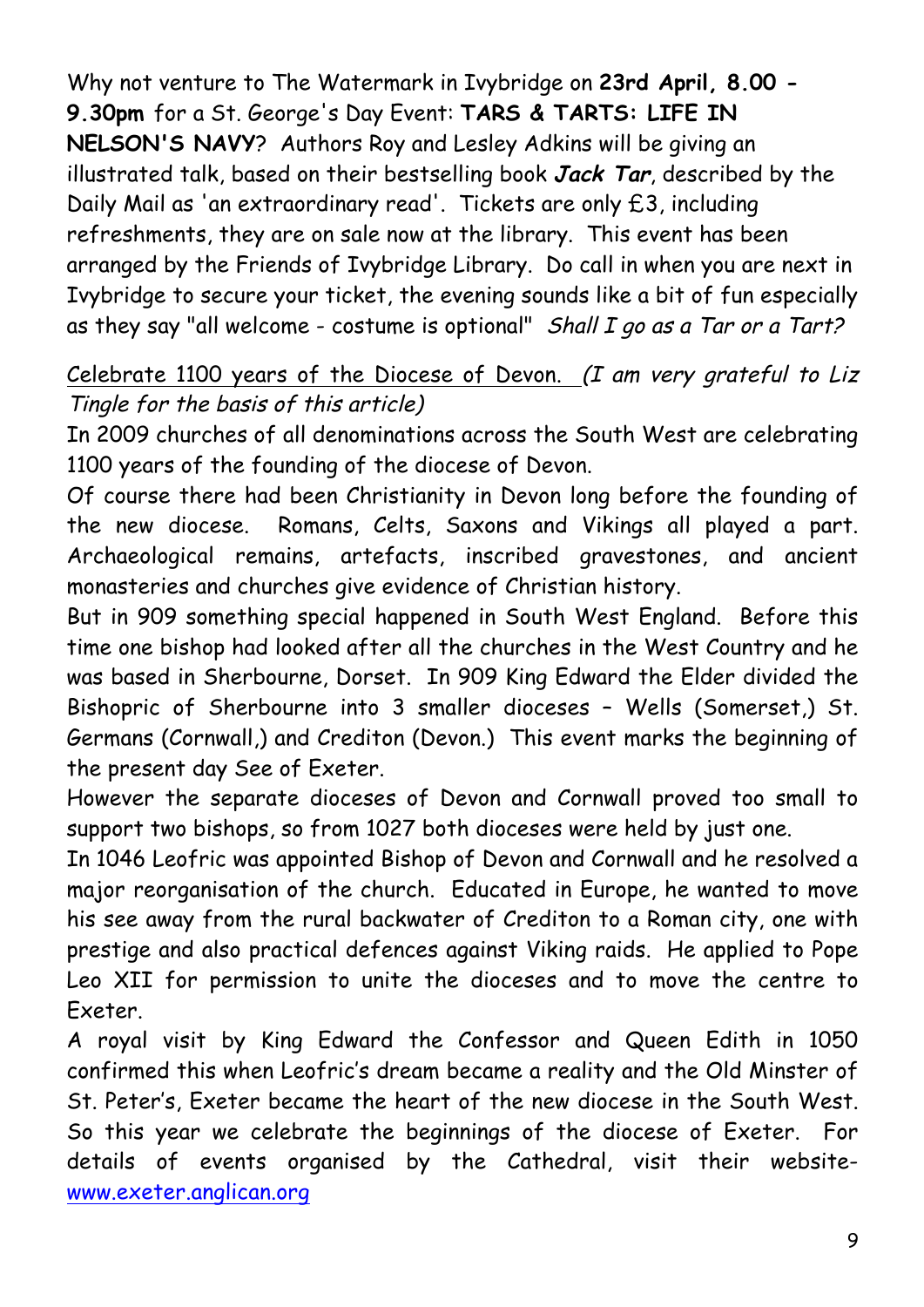Your Stars Tonight.



"You have let my public down". The steamed dietor fixed me with

 $\mathbb Z$  a more than normally steely glare as I put on my Damart underwear in preparation for another evening communing with the stars. "You failed to tell the star community of our village about Comet Lulin". I shame facedly admit I found out about it too late. "Ollie and me tried for hours to see it but it passed its peak on the 3<sup>rd</sup> March and at magnitude six it was quite faint" I mumble. "It's Ollie and I - and you really must make an effort to get onto the information highway and arrive in the  $21<sup>st</sup>$  centuryevery one else heard it first on www.skyandtelescope.com. "Just look at how useful the internet can be" she opines as I waddle out of the door suffering from distinct tightness around the chest from my heat retentive layers "this recipe for hedgehog roast on www.pricklymeat is just the thing for the Young Cordwainer's fund raising supper".

As I extract myself from an unexpected encounter of the prickly kind with a red currant bush I muse that star gazing requires moonless nights. In April there will be two planetary treats on offer in the evening sky. Saturn is now high in the southern sky and is distinctively bright with a tint of orange. The rings are almost edge on to us and with binoculars it looks like a comic book drawing of a disc with a line through. Over the next 10 years the rings will tilt back up to give a 30 degree view again.

In the last couple of weeks of April there is a chance to see Mercury - the most elusive and secretive of the planets. It requires a clear sunset and a sharp eye – and perseverance. As the first stars appears in the dusk to the South, turn to where the sun has set and in the fading light you may see a tiny soft silver light – not a sparkly jewel like Venus or the hard light of a star. But be quick as the "silver messenger" will have faithfully followed the sun below the horizon before it is dark. The 26<sup>th</sup> April promises to be a treat when Mercury will be close to a crescent moon - if it's clear it will be worth going to the top of Ugborough Beacon – if wet in the Village Hall. Cough! Cough!

#### St. Peter's Church improvements Peter Povey writes

Work on the long-awaited improvements to the Church will start on 30<sup>th</sup> March. Local conservation builders JDC Ltd. will construct a kitchen/servery and disabled-access WC in the base of the tower; repair and re-site the two fonts; remove some of the pews to give more space for community activity; and develop a new choir vestry in the south transept. The work is scheduled to be complete by mid-June. On safety grounds, during the period of the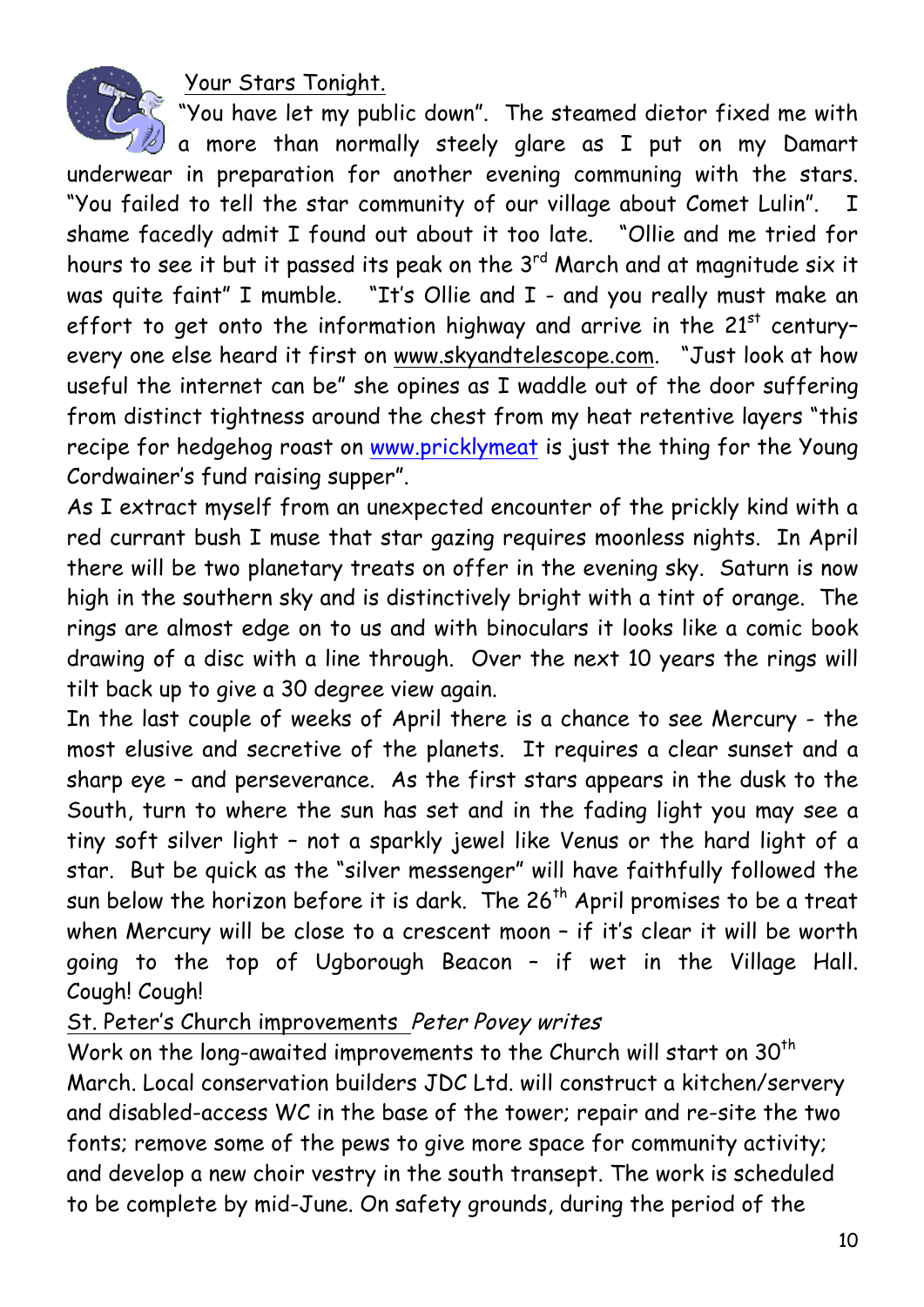building works, the Church will be open only for church services and organised church activities. After Easter, the builders will be working in the churchyard by the west gate from Donkey Lane for up to two weeks, and it is suggested that anyone wishing to visit the churchyard during this time should use the front steps, or the east gate from Ware Hill.

## YOUR VILLAGE CHURCH NEEDS YOU! Liz Tingle

Can you imagine Ugborough without its church? Or with just a lifeless, empty shell of a building? If the historic church building is important to you, you are invited to become part of the solution –Become a Friend of St.Peter's Church. Why should I get involved?

For over 800 years St. Peter's Church has stood at the heart of Ugborough Parish Life. It has withstood the attentions of Henry VIII's commissioners, Royalists and Puritans in the Civil Wars and the ravages of Victorian restorers.

Ugborough villagers have devoted time and resources to building, beautifying and repairing the church which witnessed and celebrated the major events in their lives- births, marriages and deaths.

Despite the heavy cost of maintenance, we want to increase the churches use as a community resource as well as a place of worship.

#### What would I be expected to do?

The Friends group will organise a variety of social and cultural activities (about 3 a year) to raise funds for the restoration and improvement of the church building.

#### But I don't go to St.Peter's church

The Friends group is open to all who care about Ugborough church regardless of any church affiliation.

#### Interested?

Then contact Liz Tingle on 01548 821038 for more information. Come along to the first event on 28<sup>th</sup> April (details below.) You will be very welcome!

FRIENDS OF ST PETERS Celebrate 1100 years of the Diocese of Devon.

# **CHARISMATIC CELTS AND SAINTLY SAXONS-**

### **a tour of Devon in the Dark Ages.**

an illustrated talk by Liz Tingle on  $28<sup>th</sup>$  April at 7.30 p.m.

at Ugborough Church. £1 to include refreshments- (cheese and wine will be available.)All welcome. Children – free admission.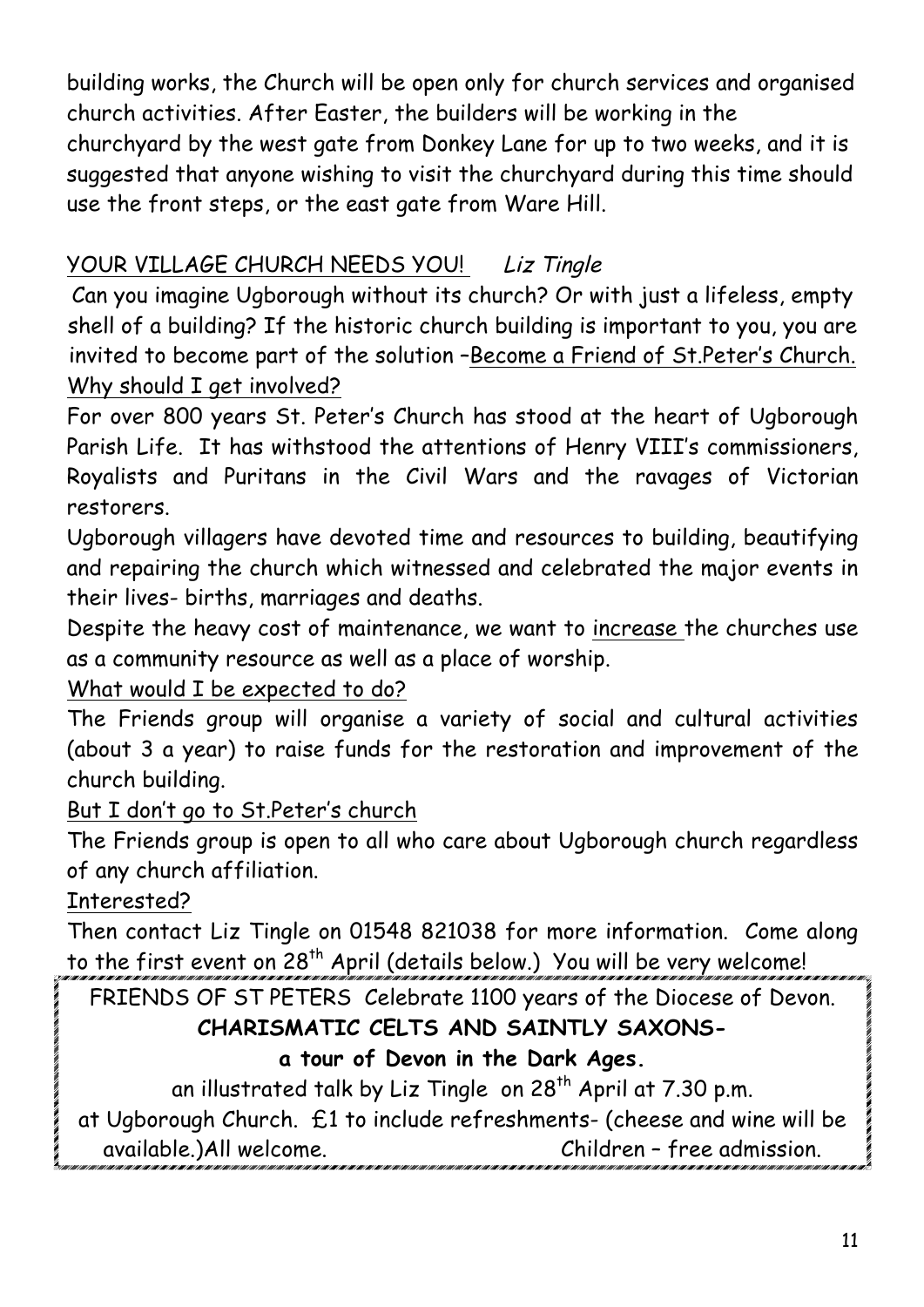#### Ugborough Parish Council Clerk: Sarah Woodman Tel: 01364 642145

Email-ugboroughhpc@yahoo.co.uk Website: www.ugboroughparishcouncil.gov.uk Questions were raised on the progress of the planning application for the racing arena at Cutwellcombe Farm. Your District Cllr Fielden, who chairs the South Hams Development Control Committee, advised that additional information was awaited from the applicants before the application could be determined. The application would be determined by the Development Control Committee, at which members of the public would have the right to make representations.

Parishioners also asked about the siting of the incinerator (or 'waste to energy facility' as it is euphemistically called). County Cllr Mumford considered that the Ernesettle site would be most likely as it enabled the local use of heat, and that Anna Mill in Wrangaton was the least likely of the four options. Of particular significance was the absence of an announcement; the Boundary Committee will defer its announcement on the boundary review in Devon until the  $15<sup>th</sup>$  July. It is likely that the County Council will still hold its elections in June, although Councillors will probably hold office for a shorter term.

The police reported 6 crimes in the parish over the last month, of which two related to the theft of electric fence power units. Thefts from rural and isolated areas are still going on and the police ask that you report immediately any suspicious activity, together with vehicle registration numbers and descriptions of people. Call 08452 777 444 or, if urgent, 999.

One sign of the economic recession is the reduction in planning applications being considered by the Parish Council. No objections were raised to works to trees subject to Tree Preservation Orders at 1 Bittaford Wood and 16 Sumner Road, Bittaford, nor to the new TPO at land adjacent to Piles Peek Farm, Ivybridge. The office development at the site of the former Woodpecker Inn, Avonwick, received another airing; the planning permission is subject to the Highways Agency not raising objections. The Parish Council has therefore contacted the Highways Agency, expressing its objections to the development on the grounds that the A38 slipways are confusing and inadequate for the projected increase in traffic visiting the site.

The Ugborough Youth Group is likely to get a lot noisier, thanks to a grant from the Parish Council; £200 has been granted to the Group to help buy a sound system. Grants are also available to community groups under the:

- Small Green Steps Award 2009, which offers up to £5000 to voluntary groups who have taken steps over the last 24 months to save energy and tackle climate change. Call Karen on 01884 235887 or email Karen@devoncf.com for more details.
- Grassroots Grants, which offers up to £5000 to voluntary groups who are helping to meet the needs of the community. Contact Charlotte Weedon on 01392 383345 or visit www.devonrcc.org.uk for more details.

The next Parish Council meeting will be held at  $7.30$ pm on Thursday  $12<sup>th</sup>$  March, and you are welcome to attend.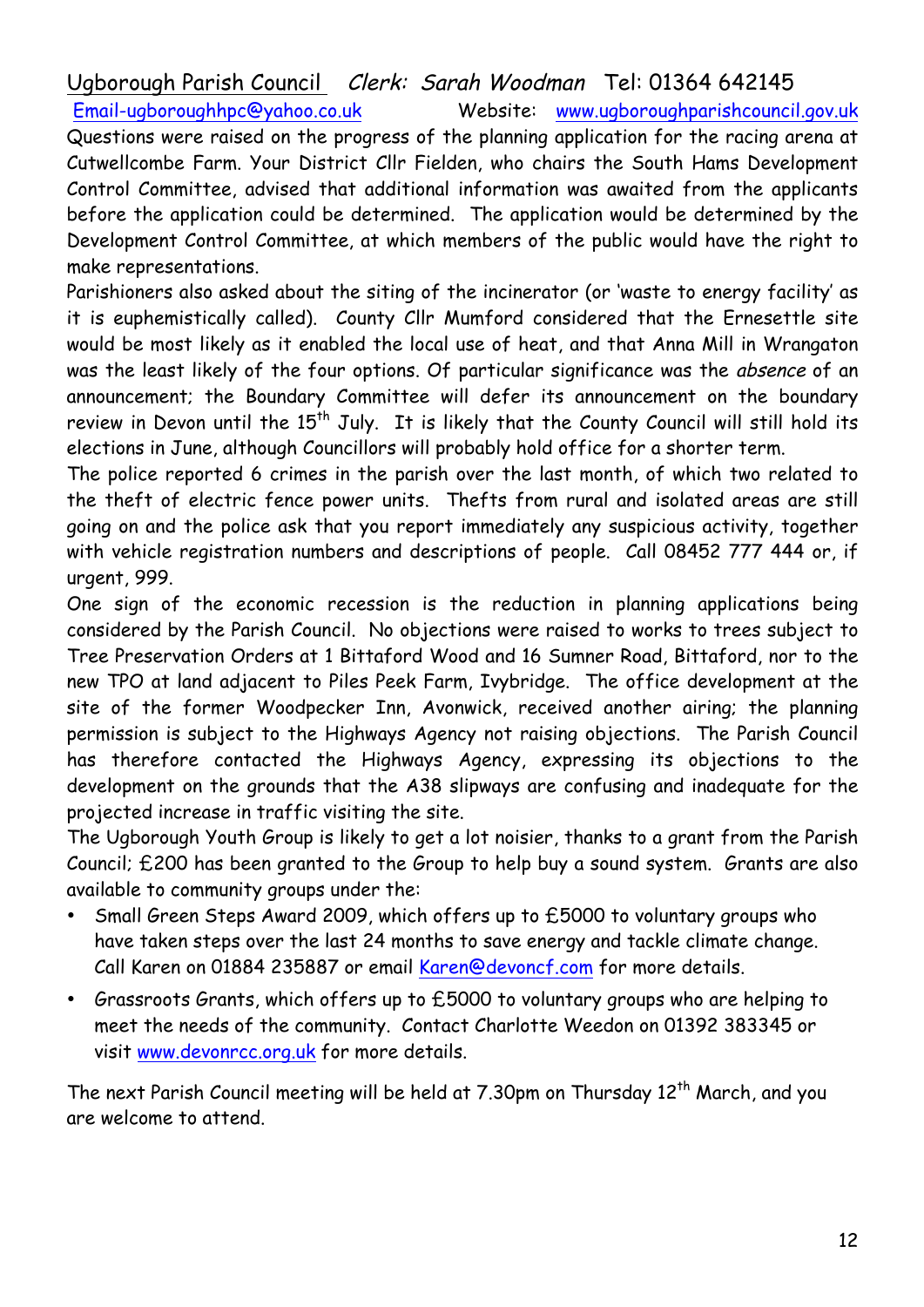#### Tom Holway, Chairman, Ugborough Parish Council

Annual Report 2008/9The whole of 2008/9 has been dominated by the Boundary Review, with South Hams District Council fighting to keep its identity and Devon County Council in the running to become a unitary authority. Whatever happens will have a direct bearing on local democracy – on the one hand, by reducing local representation on the proposed 'Community Boards' and, on the other, by conferring more power and responsibilities on Parish Councils. We will have to wait for the outcome as the decision, which was due in February, has now been deferred until 15<sup>th</sup> July 2009.

The Parish Council has continued its support for local recreation activities by funding the purchase of sports facilities and contributing to the maintenance of the school playing field to ensure it remains available for the whole community. Although a final decision has yet to be made, the Parish Council is currently promoting the improvement and wider community use of the Moorhaven playing field which, once levelled, will hopefully provide an excellent football and cricket field. Bittaford Community Hall will benefit from enhanced facilities by the provision of a new porch and store, partly funded by a Parish Council grant of £2000, and noise levels in the Ugborough Youth Group will rise thanks to grant funding towards a music system. Villagers have benefited this year from additional allotments in the parish, which the Parish Council was instrumental in arranging on land kindly provided by David and Jane Johns – a popular and vital facility during the recession.

Throughout the year, the Parish Council has been lending its support to the preparation of a Parish Plan. Funding of £2250 has been granted by the District Council, Dartmoor National Park Authority and the lottery fund to prepare the Plan, which will provide a blueprint for the future of the Parish and must be taken into account by all local government organisations. At the same time SHDC and Devon Community Council are undertaking a Housing Needs Survey, the results of which will be included within the Parish Plan and will provide the basis for any requests for affordable housing in the parish. The Parish Plan will be available later in 2009 and all those involved in its preparation and distribution are thanked for their hard work.

Two significant planning issues have rumbled on throughout the year. The future of the Woodpecker Inn has been resolved, following the granting of planning permission for office development and its demolition – a landmark which many of us will miss. The 'short oval' racing circuit at Cutwellcoombe continues to be a planning issue; a retrospective planning application has been submitted and concerns raised by some neighbouring residents are being taken up with the applicants by the District Council prior to a decision being made.

Following a year of heavy rain - and some snow - the state of the roads has caused concern and the Parish Council has kept up pressure to clear the drains and fill the potholes, with some success. Less successful has been the Parish Council's request for measures to reduce speeding through Bittaford and Wrangaton, although it continues to apply pressure on the Highway Authority. There are concerns about parked vehicles obstructing the vision of traffic emerging from Ugborough Road at Bittaford and this is being monitored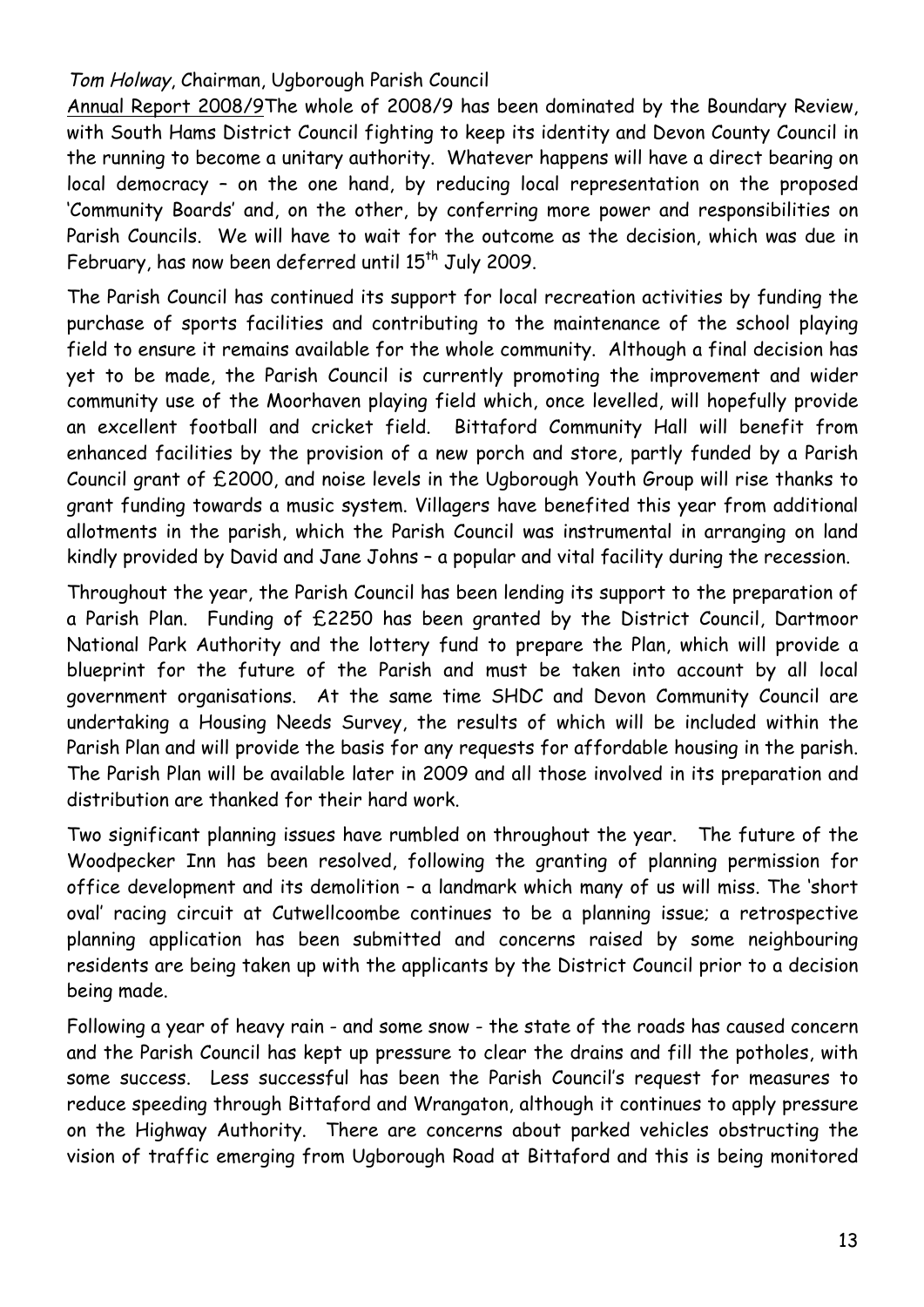by the Police and DCC Highways to see if parking restrictions are needed in the area to improve safety.

The next year will see the publication of the Parish Plan. Hopefully, the Parish Council's involvement in improving the Moorhaven playing field will bear fruit and the conduit in Ugborough square will be preserved by tackling the ingress of water and removing the cause of the crumbling rendering.

In conclusion, I would like to thank Sarah, our Clerk, and all the Parish Councillors for their hard work and support over the last year.

**Come along to the Ugborough Annual Parish Meeting at Ugborough Village Hall Wednesday 22nd April at 7.30pm Housing - policing – highways – parking-local services – planning – environment recreation facilities. Find out about- and have your say –on local issues which affect you. This is your chance to be involved in your Parish – make the most of it! Need a lift? Call Tom Holway on 01752 893114 Speaker: Lady Jane Frere JP on the work of Magistrates who deal with 95 per cent of criminal cases including many of the crimes that most affect the public, such as anti-social behaviour.**

Bittaford Methodist Church Ruth Whitfield

Everyone is very welcome to the Lent Hunger lunches on Wednesdays from 11.30. The money raised will go to Christian Aid.

Sunday morning services continue each week at 10.30a.m.



Green Pastures Coffee Bar for families with small children, is open every Friday from 10-12 noon including school holidays.

For details call Jutta on 01752 698 381

#### St Peter's Church, Ugborough

Dear Friends

I left Ugborough in the middle of February, to go to the Cotswolds to see my father and was away for what turned out to be three weeks on Compassionate leave. I arrived there when every field was covered in snow and the snow did not leave the back garden for two weeks. I arrived back in Ugborough to see signs of spring, catkins, snowdrops, crocuses and now daffodils, blackthorn and celandines. The signs of spring and sunshine certainly bring hope and delight in times of darkness and struggle.

You will see elsewhere that the work on the re-ordering of the Church will have already begun by the time you read this, so we look forward to new activities once this has happened. My thanks to all those who have worked for so long to achieve this and again I would like to thank The Rev'd Peter Povey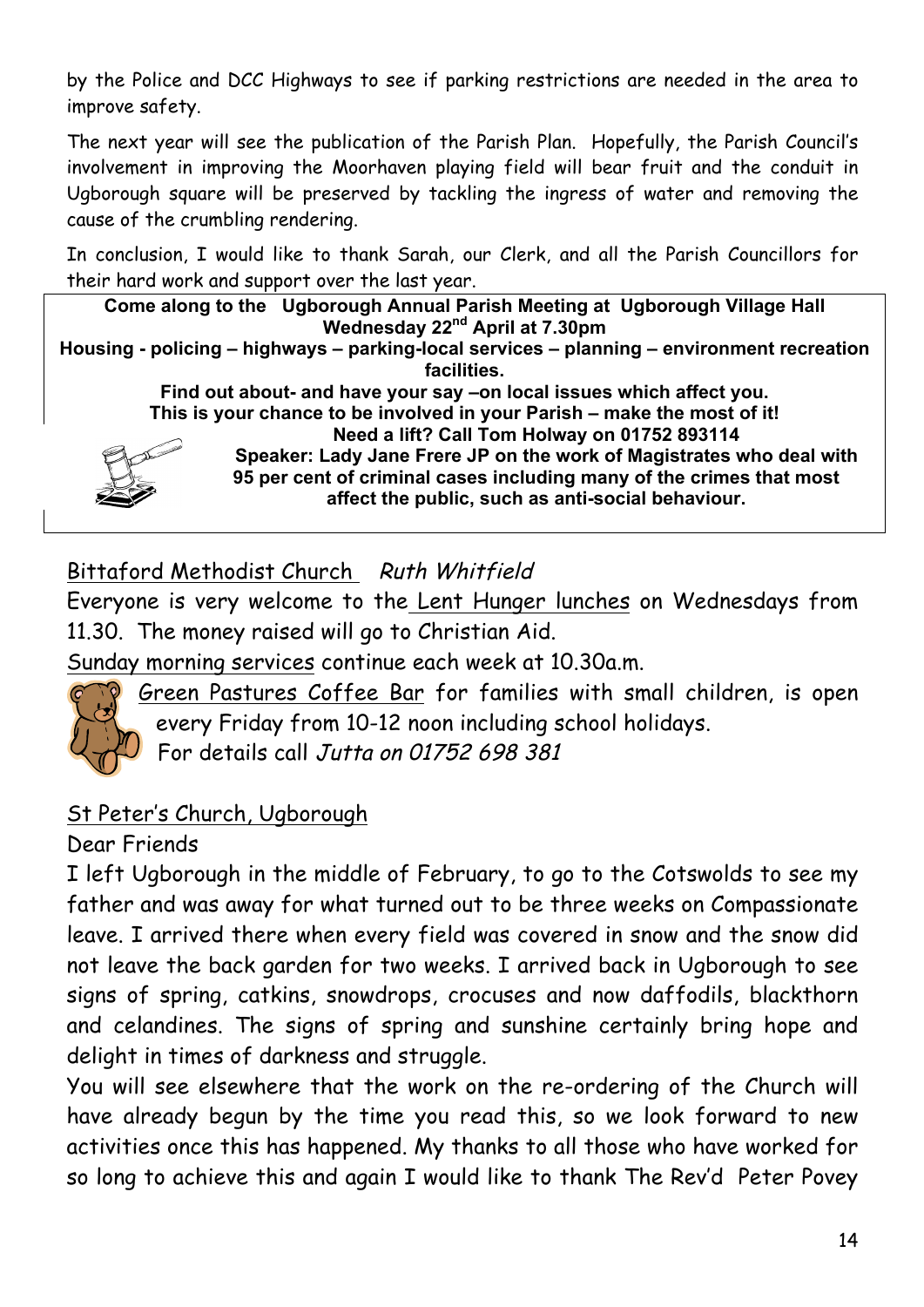for all he has done, along with Philip Mann and Dr Martin Tingle. We have been blessed with people to do the tasks necessary, along with generous donations and support in the Parish. Thank you.

The amount of money to provide shelter boxes, raised by everyone involved in the music and entertainment for 24hrs was astonishing. Thank you to all involved.

Di Tope and Sue Johns are resigning as Church Wardens from April 19<sup>th</sup>. They have given long service over the years, I think between them as PCC members as well, they have given 28 years service. Thank you to both of them and blessings in their new found freedom!

Easter is fast approaching when Christians once again celebrate the unconditional love expressed for us in the life death and resurrection of Jesus Christ. A life that offers us all compassion and understanding, salve for our wounds and a hope and a future.

Please come and join us in our various services, reflections and celebrations. With many blessings, Nicola

The United Benefice of Ermington and Ugborough Services in Holy Week

| The United Denefice of Chinington and Ogborough Oct vices in Flory Ween |                      |                                      |  |  |
|-------------------------------------------------------------------------|----------------------|--------------------------------------|--|--|
|                                                                         | Ermington            | Ugborough                            |  |  |
|                                                                         |                      |                                      |  |  |
| Palm Sunday                                                             | 10.50am              | 9.20am - Family Service              |  |  |
| $5th$ April                                                             | Eucharist            | meet at The Conduit for Procession   |  |  |
| Monday 6 <sup>th</sup>                                                  | 7pm Compline         |                                      |  |  |
| April                                                                   |                      |                                      |  |  |
| Tuesday 7 <sup>th</sup>                                                 |                      | 7pm Compline                         |  |  |
| April                                                                   |                      |                                      |  |  |
| Wednesday                                                               | 7pm Compline         |                                      |  |  |
| $8th$ April                                                             |                      |                                      |  |  |
| Thursday 9 <sup>th</sup>                                                |                      | 7pm Eucharist with feet washing      |  |  |
| April                                                                   |                      |                                      |  |  |
| Good Friday                                                             | 2-3pm Meditation     |                                      |  |  |
| $10th$ April                                                            | Rev'd Canon Charmion | 1.30pm - Making of the Easter garden |  |  |
|                                                                         | Mann                 | and Easter Cross                     |  |  |
|                                                                         | 7pm Cross of Christ  |                                      |  |  |
| Saturday                                                                |                      | 7pm Lighting of the Easter Fire      |  |  |
| Before Easter                                                           |                      | Ante-Communion                       |  |  |
| $11th$ April                                                            |                      |                                      |  |  |